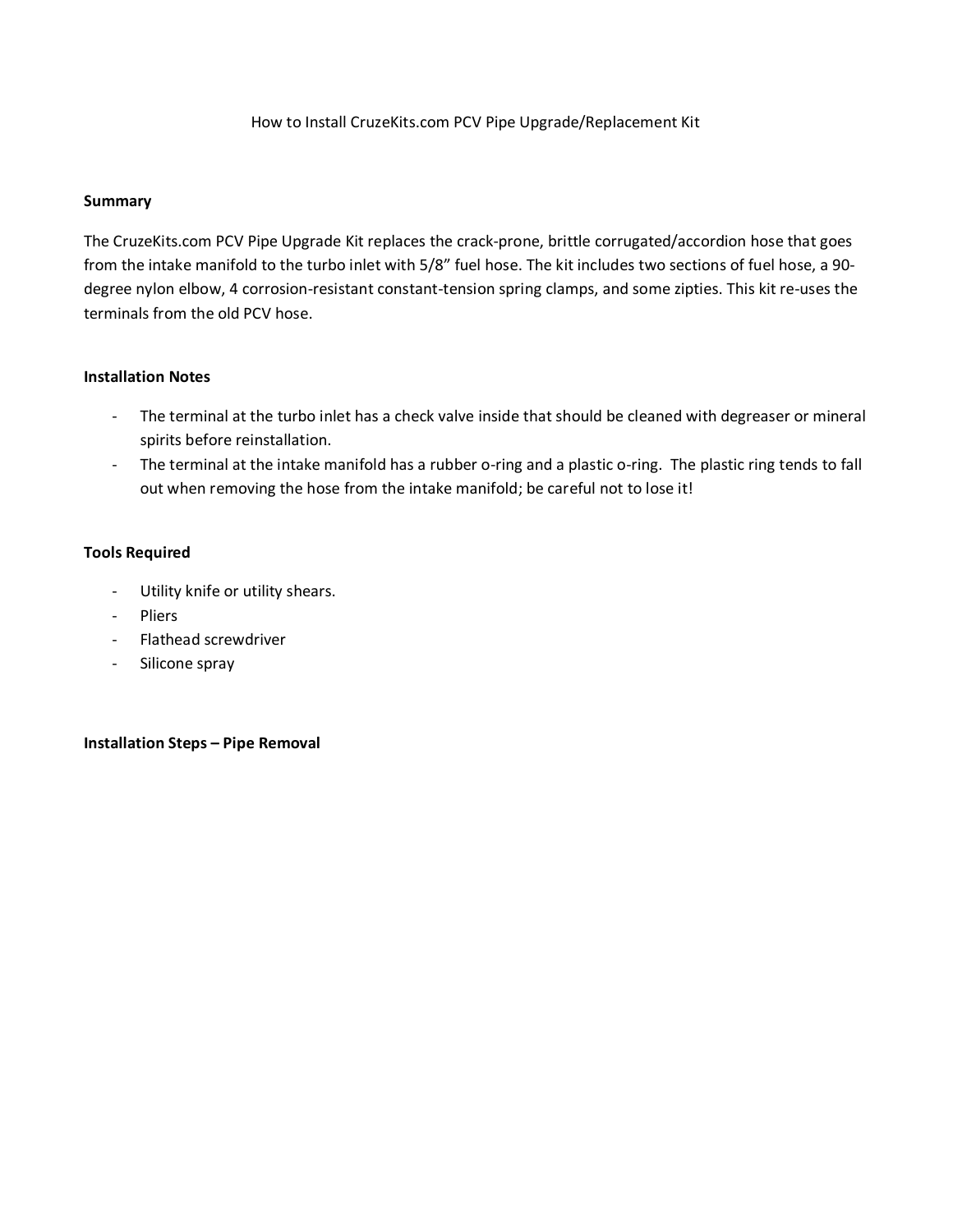

1- Disconnect turbo intake hose from the turbo.

- 2- Disconnect PCV hose from turbo inlet (squeeze serrated edges)
- 3- Cut and remove tape wrapped around PCV pipe.
- 4- Disconnect hose retainer.
- 5- Disconnect intake manifold terminal by sliding the clip out and pulling up on the terminal. Be careful not to lose the clip!

**Installation – Terminal Removal**



- 1- Cut the corrugated/accordion nylon hose about an inch away from the end of the terminal
- 2- Cut a diagonal slit into the hose.
- 3- Grab the slit with a pair of pliers, and unwrap the hose from the terminal.

Note: When installing the terminals to the new line, apply a liberal amount of silicone spray. If the terminals don't go all the way in, that's OK, as long as they're in at least ¾ of the way there.

**Installation Steps – Reinstall**